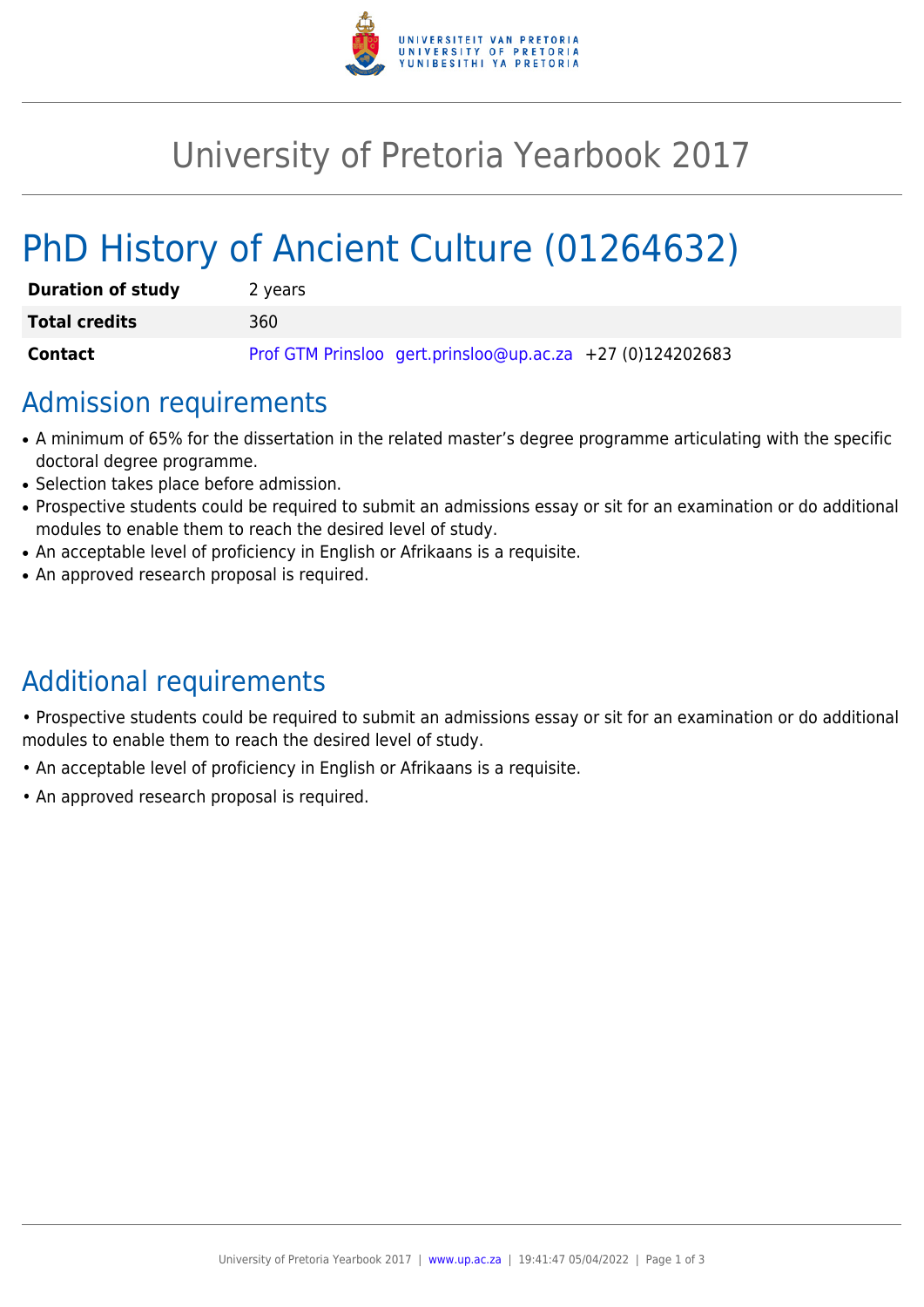

### Curriculum: Year 1

**Minimum credits: 360**

#### **Core modules**

[Thesis: History of ancient culture 990](https://www.up.ac.za/yearbooks/2017/modules/view/AKG 990) (AKG 990) - Credits: 360.00